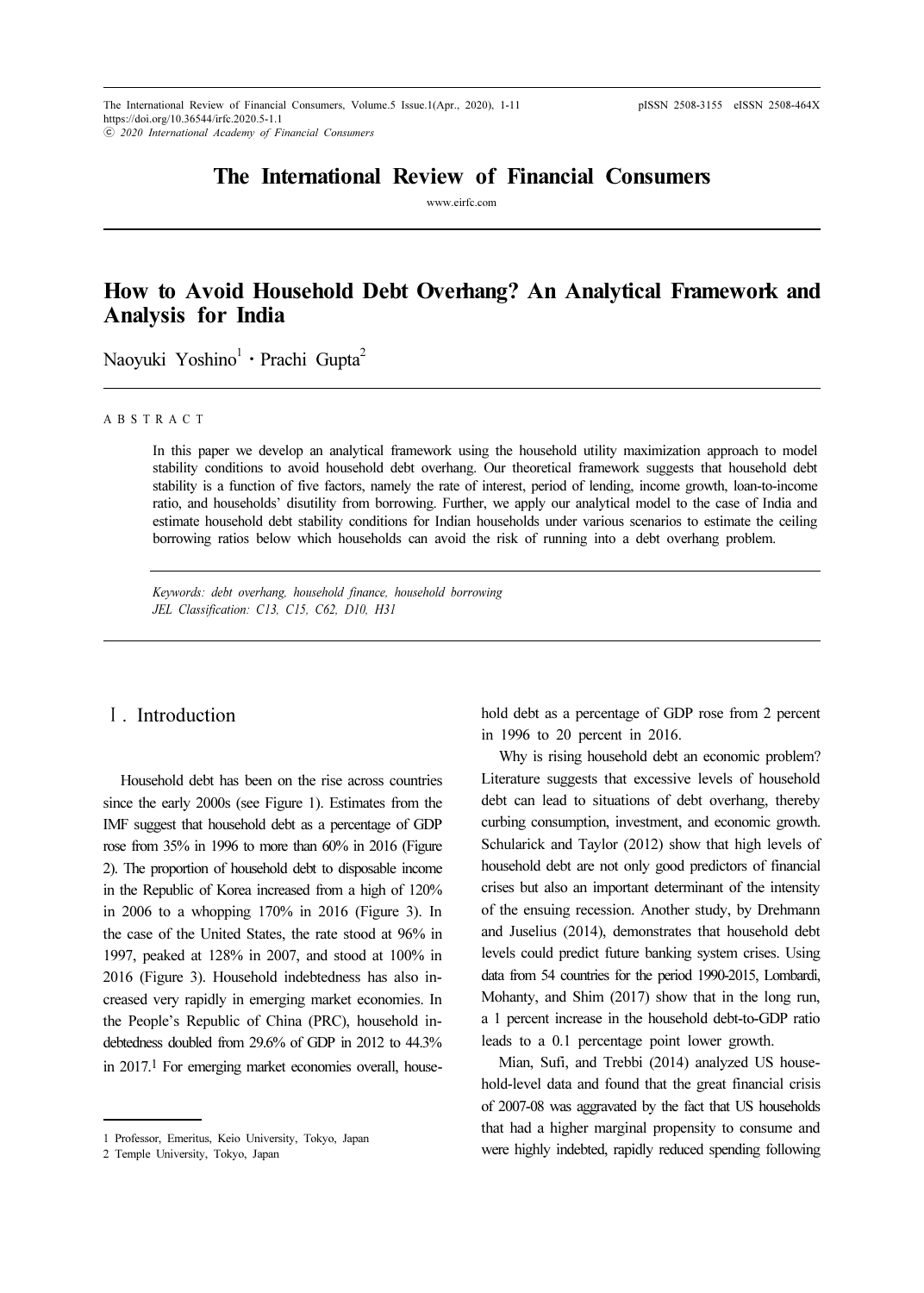

Note: For Iceland and Rep. of Korea, the square points refer to data from 2014 instead of 2015. For Ireland and Slovenia, the dot point refers to data from 2001 instead of 2000.Source: OECD statistical insights2.

Figure 1. Trends in Household Indebtedness



Figure 2. Household Debt as a Percentage of GDP

the negative house price shock. In the case of recourse loans, wherein the lender can confiscate other assets to recover the value of the loan, poorer households with limited assets may have an automatic limited liability as they have nothing more to offer against the loan repayment (Basu 2011).

The question that arises next is: How can lending

quality be improved to avoid the risk of default on debt? In this paper, we address this issue in the context of borrowings undertaken by households. We derive stability conditions for lending to households to avoid debt overhang. We start with a simple utility function with

<sup>1</sup> Estimates have been obtained from the Census and Economic Information Center (CEIC) database.

<sup>2</sup> See https://www.oecd.org/sdd/na/statisticalinsightswhatdoeshousehold debtsayaboutfinancialresilience.htm.

<sup>3</sup> See https://blogs.imf.org/2017/10/03/rising-household-debt-what-it-m eans-for-growth-and-stability/.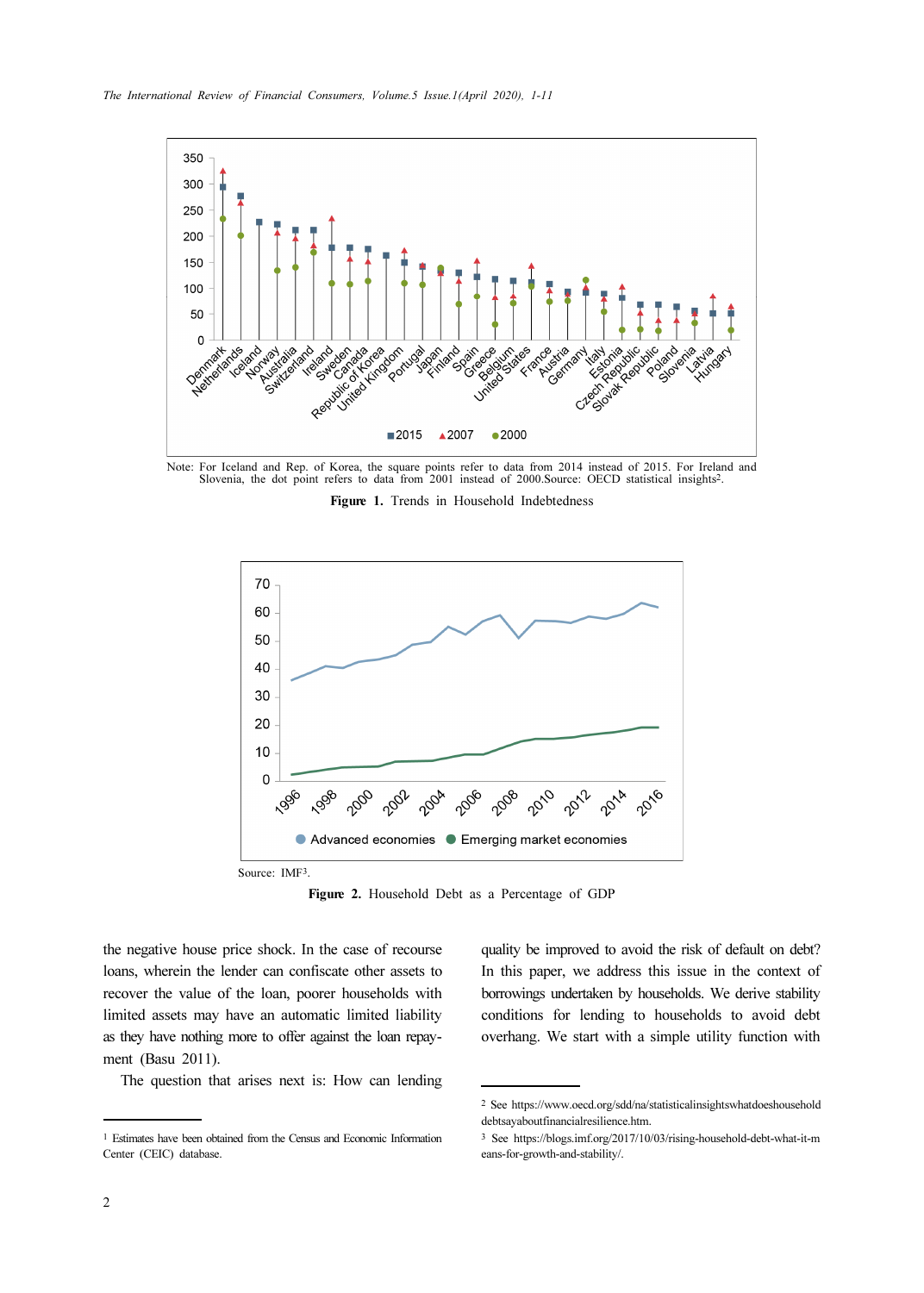

Source: Haver Analytics Database

Figure 3. Ratio of Household Debt to Disposable Income in the Republic of Korea (left) and the US (right)

two components, consumption and debt. With a given condition that consumption equals income (and debt), households maximize their utility. Solving the Lagrangian condition, we obtain the theoretical stability conditions for household debt.4 For our empirical analysis, we use data from India to model stability conditions using different interest rates, periods of lending, and parameters of the household utility function and obtain the ceiling loan-to-income ratio below which households' borrowing should fall in order to avoid debt overhang.

We focus on India for three main reasons. Firstly, there has been a steady rise in household indebtedness in India. The GDP growth in India has been primarily consumption led, more so during the periods 2013-14 and 2016-17 (RBI 2017). Results from the 70th round of the National Sample Survey suggest rises in household indebtedness in India from 26.5% in rural households and 17.8% in urban households in 2002 to 31.4% and 22.4%, respectively, in 2013. In the case of rural households, 35% of cultivator households reported being in debt compared to 25.9% in 1991. And in the case of urban households, nearly one in five households were reported to be in debt in 2013.

Secondly, in recent years, India's banking sector has also seen a steep rise in its gross nonperforming assets (NPAs) due to bad loans, which stood at Rs7.29 lakh crore, or about 5% of GDP, in March 2017 and accounted for 9.6% of banking assets. As a result, India ranks second in terms of its ratio of NPAs among the major economies of the world after Italy, whose NPA stood at 16.4%. While household loans are not the biggest contributor to these NPAs, their contribution remains significant. In the case of housing loans below Rs.2 lakh, gross NPAs for all public sector banks stood at 12% in 2015-16. The NPA levels for some banks were reported to be as high as 40%-50%. Rising indebtedness and high NPAs suggest a potential crisis in the financial sector that needs to be urgently resolved.

Lastly, with the balance sheets of leading banks being badly affected by bad loans, alternate sources of credit have been seen to have increased their contribution to credit funding in India. The 2017 financial year marked a watershed in this regard, with banks' share of new credit slumping from a historical 50% to 35%, while funding from nonbank sources rose to 65% (RBI). Assessing creditworthiness has been an uphill task for lenders given that data on income from sources such as income tax returns are not considered particularly reliable. In the case of lending to rural households, institutional lending is limited and almost a quarter of all debt is still owed to moneylenders for short- or medium-term loans with compound interest rates as high as 40%. Furthermore, institutional borrowing by young households is very low in India, and rises for older households. The predominant reasons for borrowing include buying real estate, funding medical emergencies, and purchasing gold for children's marriages. A lack of retirement pension and health coverage often leaves these older households at risk of debt overhang.

The major finding of this paper is that household debt

<sup>4</sup> This estimation approach can also be applied to the case of Small and Medium Entereprise (SME) borrowing which is a plausible future extension of this paper.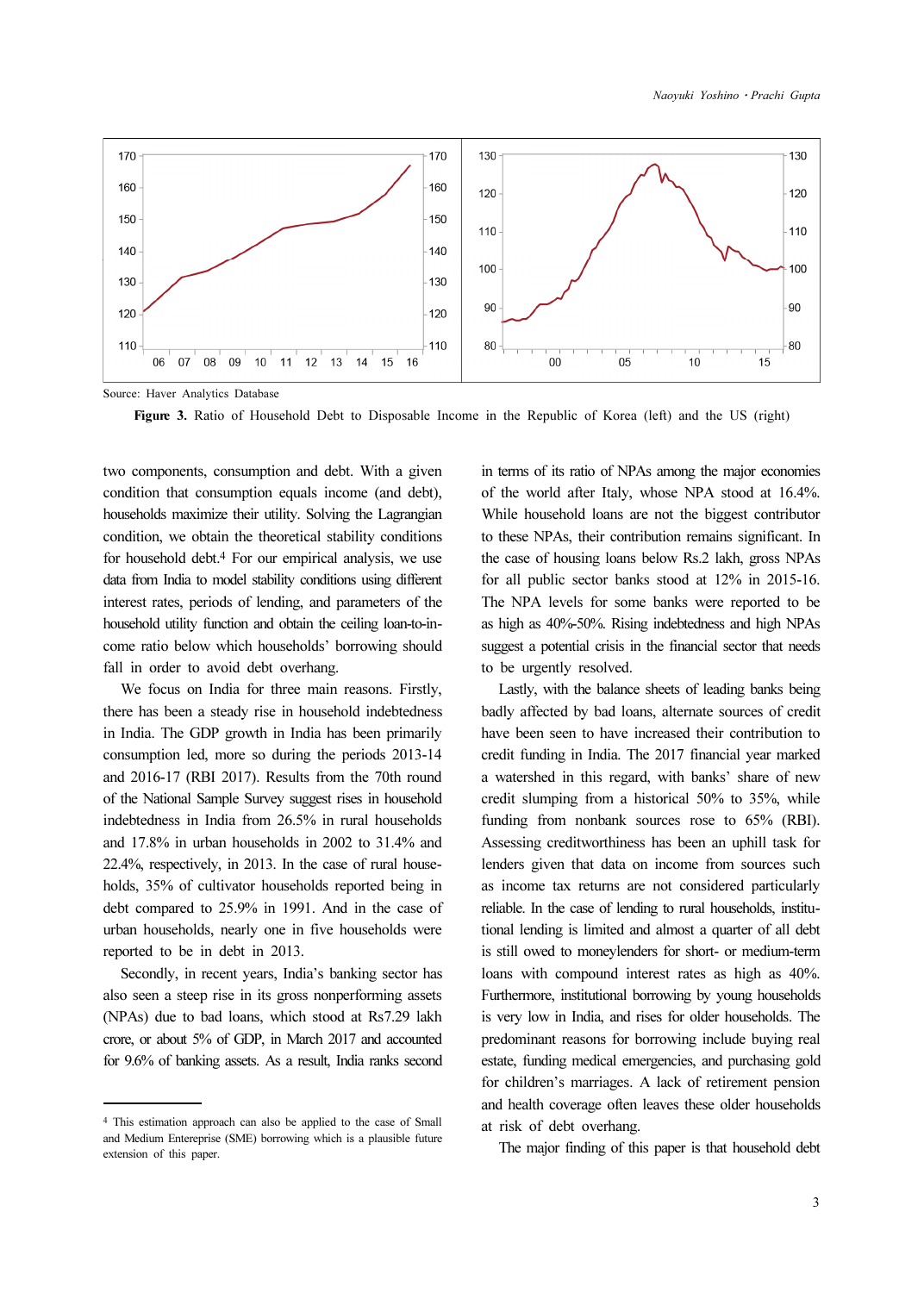

Source: Haver Analytics.Database

Figure 4. Ratio of Household Debt to Disposable Income (Japan)

stability is a function of five factors: (1) interest rate, (2) period of lending, (3) income growth, (4) household disutility from borrowing, and (5) loan-to-income ratio. The chances of debt overhang increase with rises in interest rate, as expected, and fall with increases in lending period, income growth, loan-to-income ratio, and household disutility from borrowing.

Our theoretical and empirical findings suggest that with a given income growth, interest rate period of lending. and utility function, if the lending was restricted below our ceiling estimates, this could avoid situations of debt default or debt overhang for households and small businesses. Our paper provides estimates for various lending conditions and the estimated ceiling borrowing ratio. While these calculations have been undertaken for interest rates, lending periods, and economic growth rates relevant to India, the model can be easily replicated for any economy by altering the parameters of the stability conditions.

The rest of the paper is organized as follows. Section II discusses the case of Japan. In Section III we derive the stability conditions, while Section IV covers the empirical analysis with respect to India, and Section V concludes.

## II. Conceptual Framework

Our estimation strategy draws inspiration from the nonbank moneylending regulation in Japan. In the postwar period, the moneylending industry remained largely deregulated in Japan. Lending to small-scale and medium-sized enterprises in Japan is covered under the Small and Medium Enterprise Basic Law of 1963 (revised in 1999). This law covers microbusinesses such as restaurants, shops etc. that are operated by only one or two persons or by the owners themselves. Household debt, until the early 2000s, as a percentage of disposable income stood as high as 130% (see Figure 4). In 2007, the Financial Services Agency (FSA) council passed a new regulation to amend the moneylending industry laws and prevent borrowers from becoming heavily indebted. The key features of the law are briefly outlined below<sup>5</sup>:

- a. Ceiling on borrowing ratio: Under the new law, the total amount of borrowing available to a household was capped at one-third of household income. This ceiling was established to ensure that households do not borrow beyond their repayment capacity and hence avoid heavy indebtedness.
- b. Interest rate ceiling: Prior to the law, interest rates in the Japanese moneylending industry stood above 100%. This was first reduced to 29% and further to 20% under the new law.
- c. Borrowers' information: The law required all individual borrowing within a household to be aggregated to obtain the total household borrowing, which was regulated by law.
- d. Self-regulatory association of moneylenders: A self-regulatory association of moneylenders was established to supervise the functioning of the moneylending industry.

<sup>5</sup> The information has been drawn from the FSA council report chaired by Naoyuki Yoshino (see Yoshino 2006).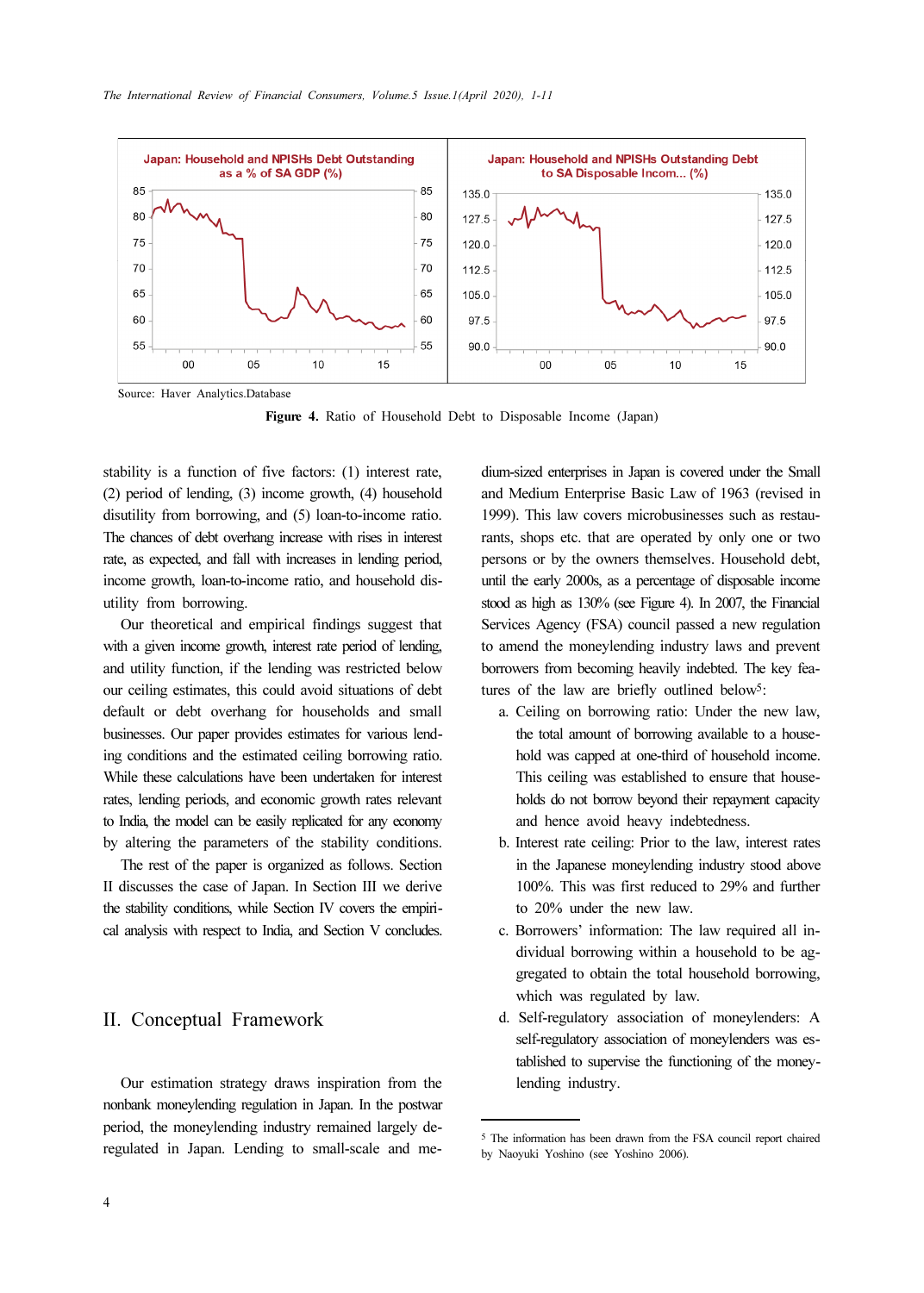

Figure 5. Household Default in Japan

e. Consumer care hotline: A consumer care hotline was established to empower consumers to report complaints with respect to disputed/unfair moneylending conditions.

Following this, as the regulation fixed a ceiling on borrowing ratios, interest rates, and other regulatory processes discussed above, a sharp decline was seen in the household default rate, with the number falling from 240,000 in 2002 to around 120,000 in 2010 (see Figure 5). This suggests that fixing a ceiling on the loan-to-income ratio along with other regulatory checks and balances reduced the defaults on household borrowings in the case of Japan. Drawing on these results, we proceed to building a simple theoretical model for lending to households and small businesses and we obtain the stability conditions required to avoid the situation of debt overhang. Our model can be easily applied to any economy, and in this paper we derive the conditions using data from India.

# III. Modeling Stability Conditions for Household Debt

#### A. Household Borrowing

We start with a two-period model. Suppose in case I there is no loan, such that household consumption is



Figure 6. Household Borrowing and Utility Function

equal to its income, that is,  $C_1 = Y_1$  and  $C_2 = Y_2$ . In this case (see Figure 6), the household utility level will stand at suboptimal point B. However, in case II, we assume that the household is able to borrow  $L_1$ , say for the purpose of buying a house, such that it increases its consumption in period 1 and repays the loan in period 2. In this case  $C_1 = Y_1 + L_1$  and  $C_2 = Y_2 - (1+r)^*L_1$ . In this case, the utility of the household will move from A to a higher level at optimal point B.6 This figure thus explains how borrowing in one period may help a household move to a higher utility curve.

We now move on to deriving the stability conditions for borrowing. We begin by assuming a simple utility function for households:

<sup>6</sup> This is a simple case where we assume that the household repays the loan in period 2. The model can also be easily extended to the case where the household borrows in period 1 and repays it over n periods.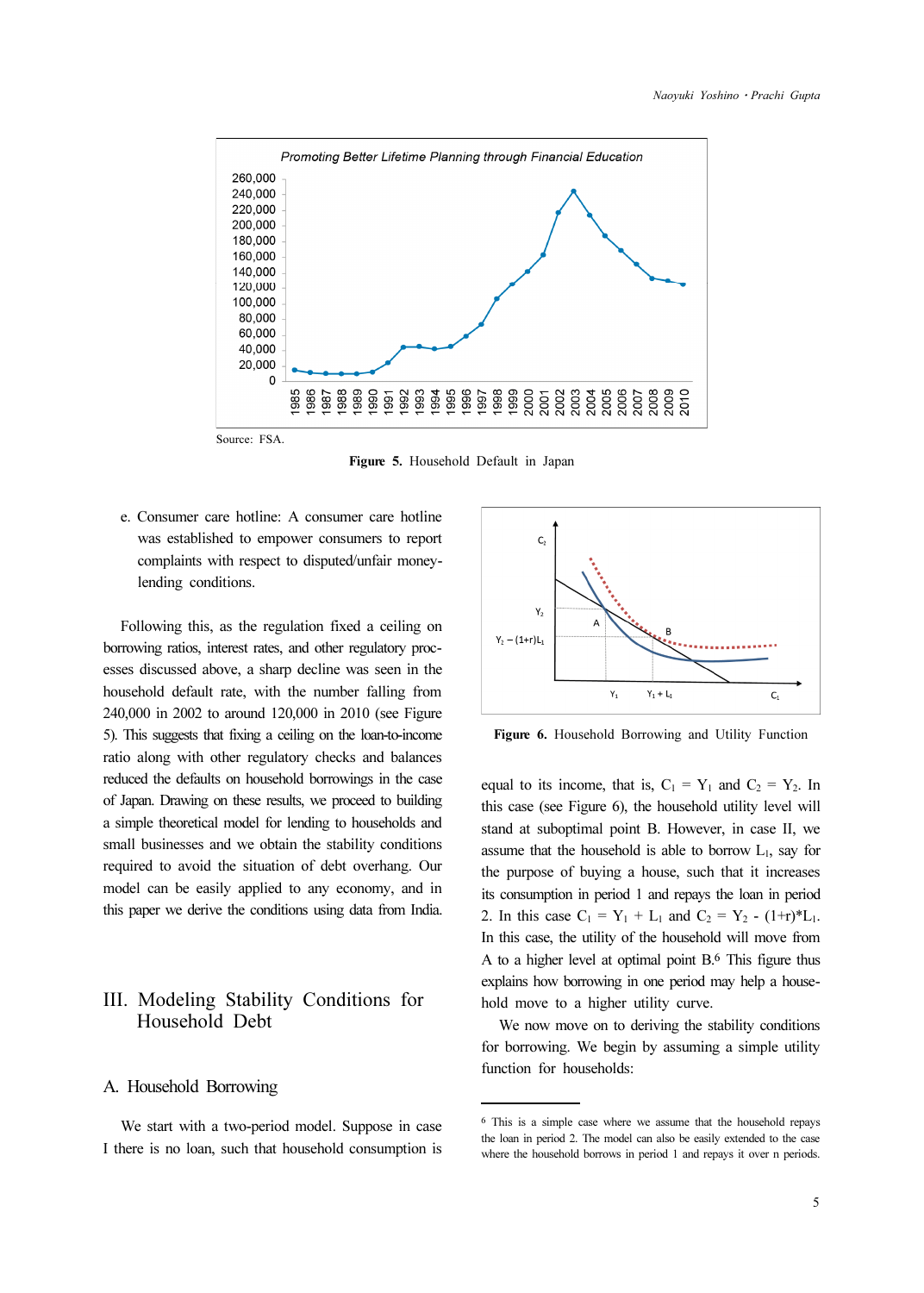The International Review of Financial Consumers, Volume.5 Issue.1(April 2020), 1-11

$$
U(C,L) = \log C_t - \beta \log L_t \tag{1}
$$

Here,  $C_t$  is the household consumption at time t,  $L_t$ is the amount of loan outstanding at time t, and  $\beta$  is the coefficient that measures the disutility of indebtedness. We assume that households borrow in each period and hence their consumption  $C<sub>t</sub>$  in time period t equals income  $Y<sub>t</sub>$  in time period t, plus a loan taken in time period t minus a loan taken in time period t-1 along with interest at the rate of r%.<sup>7</sup> Here,  $C_t$  is<br>ne amount coefficient<br>assume the their contract assume the their contract assume the neural and be rate of<br>numeral and the house of  $C_t = Y_t + ($ <br>he house written as<br> $Aax U(C_t)$ , it  $rL_{t-1} +$ <br>Ve obtain<br> $L = log C_t -$ <br>Di designed their constant the period of their constant in time per<br>nus a loan<br>he rate of<br> $C_t = Y_t + (I_t + I_t + I_t)$ <br>we obtain<br> $I_t = log C_t - \beta$ <br>Differentiatively<br> $\frac{\partial L}{\partial C_t} = \frac{1}{C_t} - \frac{\beta}{C_t}$ 

$$
C_t = Y_t + (L_t - L_{t-1}) - rL_{t-1}
$$
\n<sup>(2)</sup>

The household utility maximization problem can hence be written as follows:

The household utility maximization problem can hence  
written as follows:  
\nMax U(C,L)= 
$$
log C_t - \beta log L_t
$$
  
\ns.t  $rL_{t-1} + C_t = Y_t + (L_t - L_{t-1})$  (3)  
\nWe obtain the Lagrangian equation as follows:  
\n $L = log C_t - \beta log L_t - \lambda (rL_{t-1} + C_t - Y_t - (L_t - L_{t-1})$  (4)  
\nDifferentiating the above with respect to  $C_t$ ,  $L_t$ , and  
\nrespectively  
\n
$$
\frac{\partial L}{\partial C_t} = \frac{1}{C_t} - \lambda = 0
$$
 (5)  
\n
$$
\frac{\partial L}{\partial L_t} = -\frac{\beta}{L_t} + \lambda = 0
$$
 (6)  
\n
$$
\frac{\partial L}{\partial \lambda} = rL_{t-1} + C_t - Y_t - (L_t - L_{t-1}) = 0
$$
 (7)  
\nFrom (2) and (3), we obtain the optimal  $C_t$  as follows:  
\n
$$
C_t = \frac{L_t}{\beta}
$$
 (8)

We obtain the Lagrangian equation as follows:

$$
L = \log C_t - \beta \log L_t - \lambda (r L_{t-1} + C_t - Y_t - (L_t - L_{t-1}) \quad (4)
$$

Differentiating the above with respect to  $C_t$ ,  $L_t$ , and  $\lambda$ , respectively Differentia<br>
respective<br>  $\frac{\partial L}{\partial C_i} = \frac{1}{C}$ <br>  $\frac{\partial L}{\partial L_i} = -\frac{1}{C}$ <br>  $\frac{\partial L}{\partial \lambda} = rL_i$ <br>
From (2) a<br>  $C_i = \frac{L_i}{\beta}$ <br>
Substitutin<br>  $rL_{t-1} + \frac{L_t}{\beta}$ 

$$
\frac{\partial L}{\partial C_t} = \frac{1}{C_t} - \lambda = 0
$$
\n(5)

$$
\frac{\partial L}{\partial L_t} = -\frac{\beta}{L_t} + \lambda = 0 \tag{6}
$$

$$
\frac{\partial L}{\partial \lambda} = rL_{t-1} + C_t - Y_t - (L_t - L_{t-1}) = 0 \tag{7}
$$

From (2) and (3), we obtain the optimal  $C_t$  as follows:

$$
C_t = \frac{L_t}{\beta} \tag{8}
$$

Substituting  $C_t$  from (8) into (7):

$$
rL_{t-1}+\frac{L_{t}}{\beta}-\ Y_{t}-(L_{t}-L_{t-1})=0\,,
$$

2020), 1-11  

$$
L_t\left(\frac{1}{\beta} - 1\right) + (1+r)L_{t-1} = Y_t
$$

we obtain the optimal amount of  $L_i$  as follows:

020), 1-11  
\n
$$
L_{t}\left(\frac{1}{\beta}-1\right)+(1+r) L_{t-1} = Y_{t}
$$
\nobtain the optimal amount of  $L_{t}$  as follows:  
\n
$$
L_{t} = -\frac{(1+r)}{\frac{1-\beta}{\beta}}L_{t-1} + \frac{Y_{t}}{\frac{1-\beta}{\beta}}
$$
\n(9)  
\nNext, we assume that income grows at a constant rate  
\n' such that  $Y_{t}$  can be written as:  
\n
$$
Y_{t} = (1+a)Y_{t-1}
$$
\n
$$
\Rightarrow Y_{t} = (1+a)^{t}Y_{0}
$$
\n(10)  
\nSubstituting  $Y_{t}$  from (10) into equation (9) we obtain:  
\n
$$
L_{t} + \frac{(1+r)\beta}{1-\beta}L_{t-1} = \frac{\beta(1+a)^{t}Y_{0}}{1-\beta}
$$
\n(11)  
\nSolving the above first-order difference equation we  
\n
$$
L_{t} = \left(\frac{-(1+r)\beta}{1-\beta}\right)^{t}L_{0} + \frac{\frac{\beta(1+a)^{t}Y_{0}}{1-\beta}}{1+\frac{(1+r)\beta}{1-\beta}}\left(1-\left(\frac{-(1+r)\beta}{1-\beta}\right)^{t}\right)Y_{0} < 0
$$

Next, we assume that income grows at a constant rate "*a*" such that  $Y_t$  can be written as:

$$
Yt = (1+a) Yt-1
$$
  

$$
\Rightarrow Yt = (1+a)t Y0
$$
 (10)

Substituting  $Y_t$  from (10) into equation (9) we obtain:

$$
L_{t} + \frac{(1+r)\beta}{1-\beta} L_{t-1} = \frac{\beta(1+a)^{t} Y_{0}}{1-\beta}
$$
 (11)

Solving the above first-order difference equation we can rewrite (11) as follows<sup>8</sup>:

020), 
$$
I-II
$$
  
\n
$$
L_{i}\left(\frac{1}{\beta}-1\right)+(1+r)L_{i-1}=Y_{i}
$$
\nobtain the optimal amount of  $L_{i}$  as follows:  
\n
$$
L_{i} = -\frac{(1+r)}{\frac{1-\beta}{\beta}}L_{i-1} + \frac{Y_{i}}{\frac{1-\beta}{\beta}}
$$
\n(9)  
\nNext, we assume that income grows at a constant rate  
\n' such that  $Y_{i}$  can be written as:  
\n
$$
Y_{t} = (1+a)Y_{t-1}
$$
\n
$$
\Rightarrow Y_{t} = (1+a)^{t}Y_{0}
$$
\n(10) into equation (9) we obtain:  
\n
$$
L_{i} + \frac{(1+r)\beta}{1-\beta}L_{i-1} = \frac{\beta(1+a)^{t}Y_{0}}{1-\beta}
$$
\n(11)  
\nSolving the above first-order difference equation we  
\n1 rewrite (11) as follows<sup>8</sup>:  
\n
$$
L_{i} = \left(\frac{-(1+r)\beta}{1-\beta}\right)^{i}L_{0} + \frac{\frac{\beta(1+a)^{t}Y_{0}}{1-\beta}}{1-\beta}\left(1-\left(\frac{-(1+r)\beta}{1-\beta}\right)^{i}\right)Y_{0} < 0
$$
\n
$$
L_{i} = \left(\frac{-(1+r)\beta}{1-\beta}\right)^{i}L_{0} + \frac{\frac{\beta(1+a)^{t}Y_{0}}{1-\beta}}{1-\beta}\left(1-\left(\frac{-(1+r)\beta}{1-\beta}\right)^{i}\right)Y_{0} < 0
$$
\n(12)  
\nWe use the condition in equation (12) to model stability  
\n*u*ations for household debt.  
\n**Consumption Function and Marginal Property**  
\nto **Consume**  
\nWe obtained from equations (8) and (9),  
\n
$$
C_{i} = \frac{L_{i}}{\beta}
$$
 and 
$$
L_{i} = -\frac{(1+r)}{\beta}L_{i-1} + \frac{Y_{i}}{\beta}
$$
\nLet  $\Phi = \frac{1-\beta}{\beta}$ , then equation (9) can be rewritten as  
\n
$$
L_{i} = -\frac{(1+r)}{\beta}L_{i-1} + \frac{Y_{i}}{\beta}
$$
\n(13)

We use the condition in equation (12) to model stability conditions for household debt.

#### B. Consumption Function and Marginal Propensity to Consume

We obtained from equations (8) and (9),

$$
C_t = \frac{L_t}{\beta} \text{ and } L_t = -\frac{(1+r)}{\frac{1-\beta}{\beta}} \quad L_{t-1} + \frac{Y_t}{\frac{1-\beta}{\beta}}
$$

 $\frac{1-\beta}{\beta}$ , then equation (9) can be rewritten as follows:

$$
L_{t} = -\frac{(1+r)}{\Phi} L_{t-1} + \frac{Y_{t}}{\Phi}
$$
 (13)

<sup>7</sup> In this paper we assume static maximization, however this utility maximization problem can also be extended to dynamic optimization. The derivation assuming a dynamic household budget constraint is available from the authors.

<sup>8</sup> See Chiang (1984).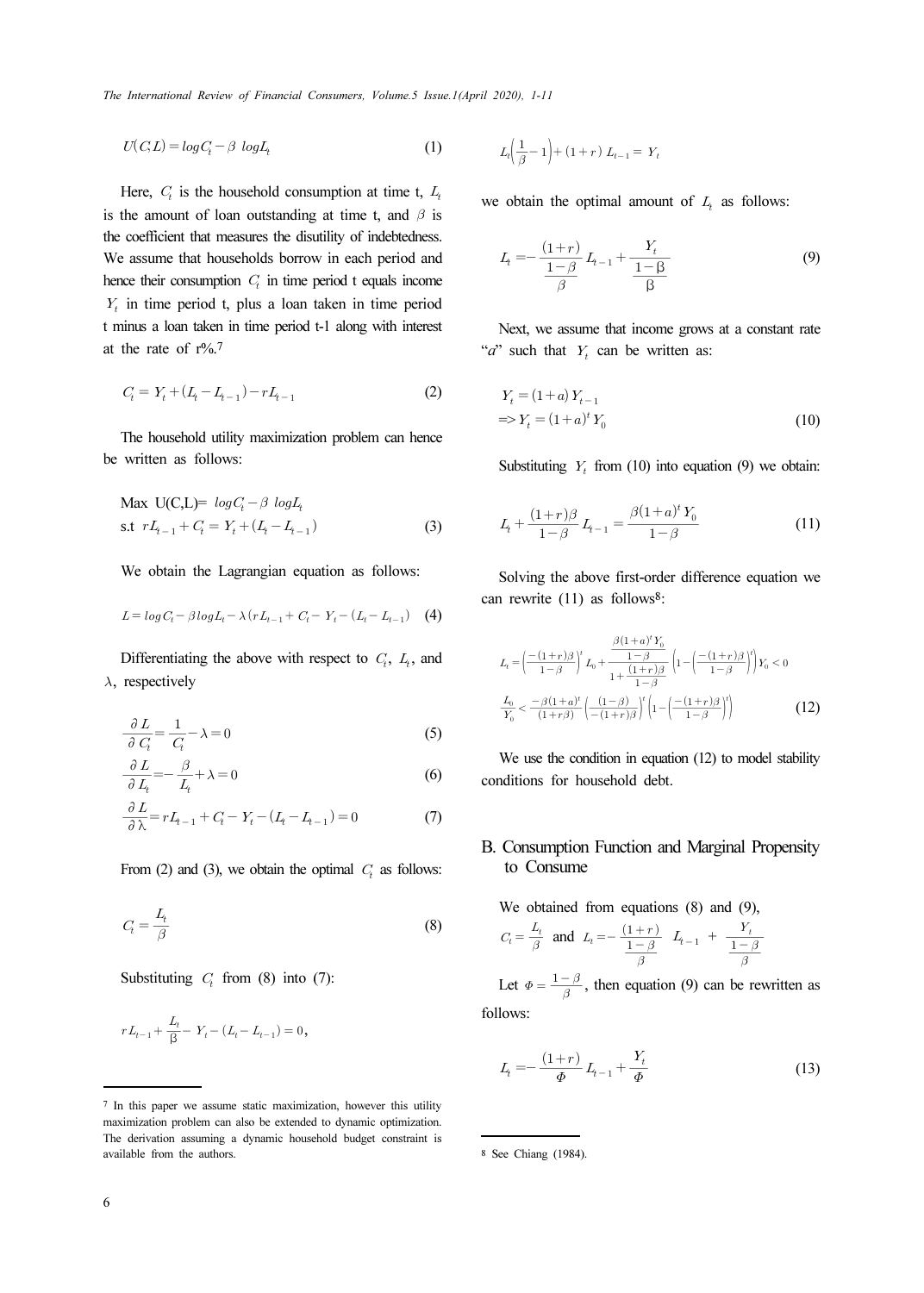Substituting  $L_t$  in equation (8), we obtain  $C_t$  as follows:

Substituting 
$$
L_t
$$
 in equation (8), we obtain  $C_t$  as follows:  
\n
$$
C_t = \frac{1}{\beta} \left( -\frac{(1+r)}{\Phi} L_{t-1} + \frac{Y_t}{\Phi} \right) \qquad (14)
$$
\n
$$
= \frac{Y_t}{\beta \Phi} - \frac{1}{\beta} \frac{(1+r)}{\Phi} L_{t-1}
$$
\n
$$
= \frac{Y_t}{1-\beta} - \frac{(1+r)}{1-\beta} L_{t-1}
$$
\nUsing the above equation, we next proceed to estimate marginal propensity to consume (MPC). Substituting  
\n(i) in (14), we get the following:  
\n
$$
C_t = \frac{Y_t}{1-\beta} - \frac{(1+r)}{1-\beta} \left[ -\frac{(1+r)}{\frac{1-\beta}{\beta}} L_{t-2} + \frac{Y_{t-1}}{\frac{1-\beta}{\beta}} \right] \qquad (15)
$$
\n
$$
= > C_t = \frac{Y_t}{1-\beta} - \frac{(1+r)\beta}{(1-\beta)^2} Y_{t-1} + (-1)^2 \left[ \frac{(1+r)}{1-\beta} \right]^2 \beta L_{t-2}
$$

Using the above equation, we next proceed to estimate the marginal propensity to consume (MPC). Substituting (13) in (14), we get the following:

Substituting 
$$
L_t
$$
 in equation (8), we obtain  $C_t$  as follows:  
\n
$$
C_t = \frac{1}{\beta} \left( -\frac{(1+r)}{\phi} L_{t-1} + \frac{Y_t}{\phi} \right) \qquad (14)
$$
\n
$$
= \frac{Y_t}{\beta \phi} - \frac{1}{\beta} \frac{(1+r)}{\phi} L_{t-1}
$$
\n
$$
= \frac{Y_t}{1-\beta} - \frac{(1+r)}{1-\beta} L_{t-1}
$$
\nUsing the above equation, we next proceed to estimate  
\nmarginal propensity to consume (MPC). Substituting)  
\n**b)** in (14), we get the following:  
\n
$$
C_t = \frac{Y_t}{1-\beta} - \frac{(1+r)}{1-\beta} \left[ -\frac{(1+r)}{1-\beta} L_{t-2} + \frac{Y_{t-1}}{1-\beta} \right] \qquad (15)
$$
\n
$$
= > C_t = \frac{Y_t}{1-\beta} - \frac{(1+r)}{1-\beta} \left[ -\frac{(1+r)}{1-\beta} L_{t-2} + \frac{Y_{t-1}}{1-\beta} \right] \qquad (15)
$$
\n
$$
= > C_t = \frac{Y_t}{1-\beta} - \frac{(1+r)\beta}{(1-\beta)^2} Y_{t-1} + (-1)^2 \left[ \frac{(1+r)}{1-\beta} \right]^2 \beta L_{t-2}
$$
\n
$$
= > C_t = \frac{Y_t}{1-\beta} - \frac{(1+r)\beta}{(1-\beta)^2} Y_{t-1} + (-1)^2 \left[ \frac{(1+r)}{1-\beta} \right]^2 \left[ -\frac{(1+r)}{1-\beta} L_{t-3} + \frac{Y_{t-2}}{1-\beta} \right]
$$
\n
$$
= > C_t = \frac{Y_t}{1-\beta} - \frac{(1+r)\beta}{(1-\beta)^2} Y_{t-1} + (-1)^2 \frac{(1+r)^2 \beta}{(1-\beta)^3} Y_{t-2} + (-1)^3 \left[ \frac{(1+r)}{1-\beta} \right]^3 \beta L_{t-3}
$$
\nAssuming that in the long run  $Y_t = \overline{Y}$   
\n
$$
C_t = \frac{Y_t}{1-\beta} - \frac{(1+r)\beta}{(1-\beta)^2} Y_{t-1} - (1)^3 \left[ \frac{(1+r)^2 \beta}{(1-\beta)^3} Y_{t
$$

## Assuming that in the long run  $Y_t = \overline{Y}$

$$
q = \frac{\bar{Y}}{1-\beta} - \frac{(1+r)\beta}{(1-\beta)^2} \bar{Y} + (-1)^2 \frac{(1+r)^2 \beta}{(1-\beta)^3} \bar{Y} + (-1)^3 \frac{(1+r)^3 \beta^3}{(1-\beta)^4} \bar{Y}
$$
\n
$$
+ \cdots \cdots (-1)^n \left[ \frac{(1+r)}{1-\beta} \right]^n \beta^{n-1} L_{t-n}
$$
\nThe sum of the series can be expressed as\n
$$
\bar{Y} = (-1)(1+r)\beta - (-1)(1+r)\beta^2 - (-1)(1+r)\beta^3 - (-1)(1+r)\beta^3]
$$

#### The sum of the series can be expressed as

The sum of the series can be expressed as  
\n
$$
G = \frac{Y}{1-\beta} \Biggl[ 1 + \frac{(-1)(1+r)\beta}{1-\beta} + \left( \frac{(-1)(1+r)\beta}{1-\beta} \right)^2 + \left( \frac{(-1)(1+r)\beta}{1-\beta} \right)^3 + \cdots + \left( \frac{(-1)(1+r)\beta}{1-\beta} \right)^n \Biggr]
$$
\n
$$
+ (-1)^n \Biggl[ \frac{(1+r)}{1-\beta} \Biggr]^n \mathcal{J}^{-1} L_{n-n}
$$
\n
$$
= > G = \frac{1}{1-\beta} \Biggl[ 1 - \left( \frac{(-1)(1+r)\beta}{1-\beta} \right)^n \Biggr] \mathcal{J}^{-1} (-1)^n \Biggl[ \frac{(1+r)}{1-\beta} \Biggr]^n \mathcal{J}^{-1} L_{n-n}
$$
\n(17)

$$
S = 2q = \frac{1 - \beta 1}{1 - \frac{(-1)(1 + r)\beta}{1 - \beta}} F + (-1)^{r} \left[ \frac{(1 + r)}{1 - \beta} \right] \beta^{r-1} L_{r-n}
$$
(17)

For large n, 
$$
\left(\frac{(-1)(1+r)\beta}{1-\beta}\right)^n \to 0
$$
 (18)

Then the coefficient of  $\overline{Y}$  reduces to  $\frac{1}{1+r\beta}$ , which equals the long-run MPC. Hence we obtain the following equation:

$$
\overline{C} = \frac{1}{1 + r\beta} \overline{Y} \tag{19}
$$

#### IV. Empirical Analysis for India

#### A. Estimating Marginal Propensity to Consume

We begin our analysis by estimating the marginal propensity to consume using the simple econometric technique of regressing final consumption expenditure on real GDP and lagged consumption expenditure for the period 1967-2017. The data for the same have been obtained from the RBI's DBIE database. The regression results are displayed in Appendix Table A1. We estimate two models with one-year and two-year lagged consumption expenditure on the right-hand side; both the models yield MPC of around 0.81. For the condition in (18) IV. Emptyre<br>A. Estima<br>we beging to complement to the display<br>if the R are display<br>models with expenditure<br>yield MPC<br> $\left(\frac{(-1)(1+r)\beta}{1-\beta}\right)$  $\frac{(-1)(1+r)\beta}{1-\beta}$   $\rightarrow$  0 to hold, we require that  $\frac{(-1)(1+r)\beta}{1-\beta}$  < 0. *Naoyuki Yoshino • Prachi G*<br>
rical Analysis for India<br>
mg Marginal Propensity to Consur<br>
our analysis by estimating the marginal<br>
nsume using the simple econometric tec<br>
sing final consumption expenditure on<br>
ged consump Hence for a given r, this condition gives us the plausible values of  $\beta$ . For example, if  $r = 0.05$ ,  $\beta > 0.49$ , or for  $r = 0.15, \ \beta > 0.46.$ IV. Em<br>A. Estim<br>We beg<br>pensity to<br>que of reg<br>GDP and<br>1967-2017<br>from the 1<br>are display<br>models wi<br>expenditu<br>yield MP<br>( $\frac{(-1)(1+r)}{1-\beta}$ <br>Hence for<br>values of<br>r = 0.15,<br>Assumir<br>as<br> $\frac{1}{1+r\beta}$ 

Assuming  $r = 0.05$  and  $\beta = 0.4$ , MPC, which is estimated as  $\frac{1}{1+r\beta}$ , stands at 0.98. Similarly, if r = 0.15 and  $\beta$  = 0.4, MPC equals 0.93. This is expected to be higher than the estimated national average MPC that covers people from all income levels. However, the MPC of households who face the risk of debt default is expected to be higher than the national average MPC. In the case of India, our estimated MPC using aggregate data equals 0.81; in this case, to obtain a value of  $\beta$  such that  $0 \le \beta \le 1$  the value of r must be very high, i.e. of a magnitude greater than 0.24.

Table 1. Estimated Values of β and MPC for Given r

| $r$ (given) | (estimated)<br>$\beta >$ | MPC (estimated) |
|-------------|--------------------------|-----------------|
| 0.05        | 0.49                     | 0.98            |
| 0.08        | 0.48                     | 0.96            |
| 0.1         | 0.48                     | 0.95            |
| 0.12        | 0.47                     | 0.95            |
| 0.14        | 0.47                     | 0.94            |
| 0.16        | 0.46                     | 0.93            |
| 0.2         | 0.45                     | 0.92            |
| 0.3         | 0.43                     | 0.88            |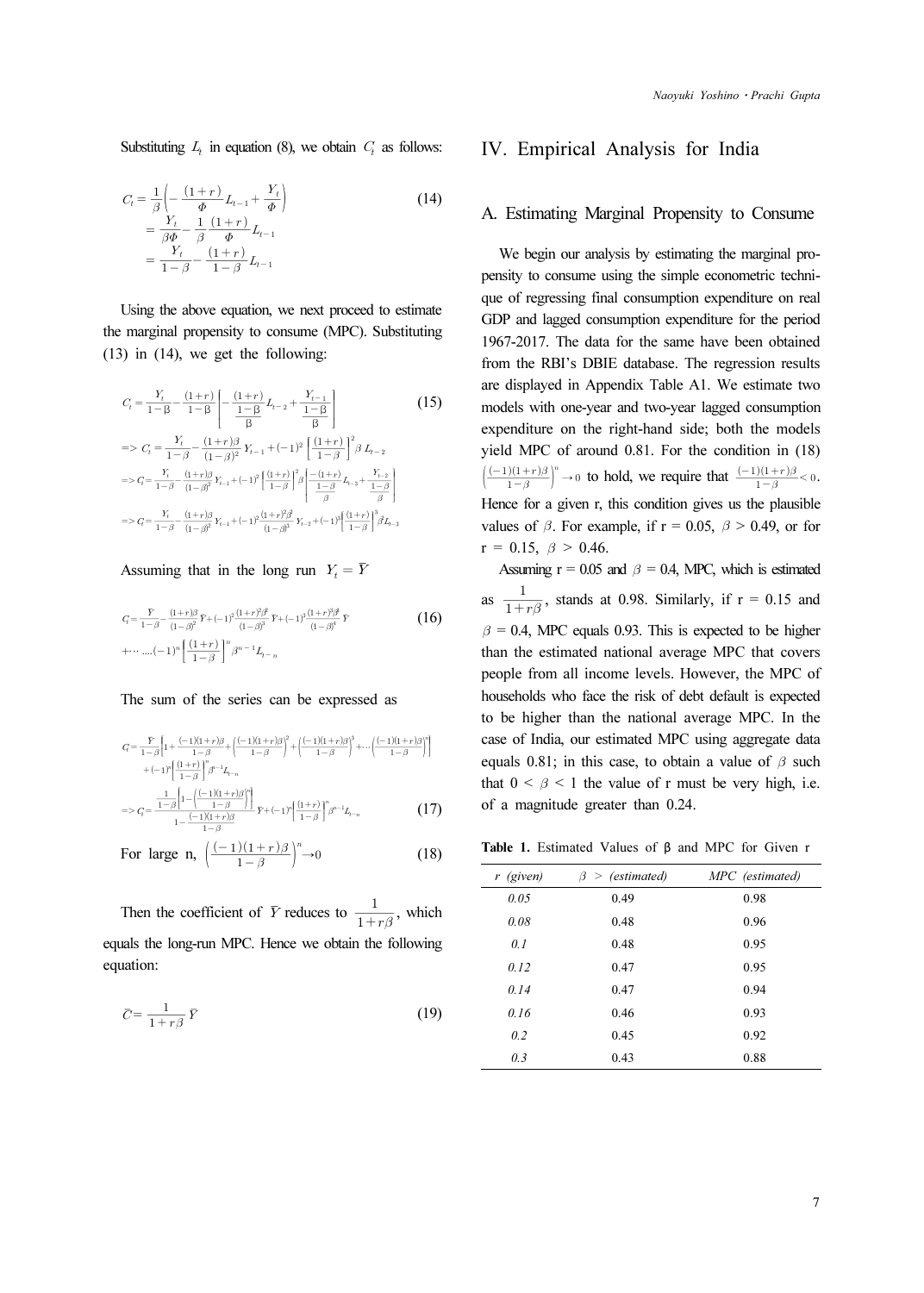

Figure 7. Borrowing Ratio for Varying  $r$  ( $\beta$  = 0.5,  $a$  = 7%)

## B. Calculating Stability Conditions to Avoid Table 2. Estimated Borrowing Ratio For Present Conditions of  $\mathbb{R}$ Household Debt Overhang

We use equation (12) to obtain the stability conditions for household borrowing in the case of India. To start with, we assume  $a$ , the rate of growth of income equal to the GDP growth rate of the economy for the past decade, although this assumption can be easily relaxed.<sup>9</sup> The rate of interest r varies between 5% and 30% in our simulations while the period of lending varies from one to 15 years.

For our simulation, we use the range of lending rates prevalent in India. Lending rates (or bank lending rates) in India vary across a wide range based on the purpose of the loan. Housing loans have the lowest interest rates, which ranged between 7.5% and 13% in the period 1991-1992 to 2007-2008.10 Based on the latest available data from the website of a leading public sector bank, namely the State Bank of India, the rate of interest on housing loans stands at around 8.3%. For other loan categories such as for the purchase of consumer durables such as automobiles or gold and other personal loans, the interest rates lie in the range of 14% and above.11 We use the wide range of interest rates commonly applicable in India for the purpose of our estimation, and in Table 2 we provide estimates of ceiling ratios for varying r (5%, 8%, 10%, 12%, 14%, 16%, 20%, and 30%, respectively)

|  | Table 2. Estimated Borrowing Ratio for Different Values of |  |  |  |
|--|------------------------------------------------------------|--|--|--|
|  |                                                            |  |  |  |

| r    | β   | a    | $\boldsymbol{n}$ | $L_0/Y_0$ |
|------|-----|------|------------------|-----------|
| 0.05 | 0.5 | 0.07 | 15               | 2.01      |
| 0.08 | 0.5 | 0.07 | 15               | 1.76      |
| 0.1  | 0.5 | 0.07 | 15               | 1.64      |
| 0.12 | 0.5 | 0.07 | 15               | 1.55      |
| 0.14 | 0.5 | 0.07 | 15               | 1.48      |
| 0.16 | 0.5 | 0.07 | 15               | 1.43      |
| 0.2  | 0.5 | 0.07 | 15               | 1.35      |
| 0.3  | 0.5 | 0.07 | 15               | 1.23      |

assuming  $a = 7\%$ ,  $n = 15$  years, and  $\beta = 0.5$ . Hence, when the interest rate is 8%, the loan should be less than 1.76 times the household income at the time of lending. If the interest rate is increased to 20%, then the ceiling ratio falls to 1.35 times the household income.

In Figure 7, we simulate the results with varying values of r (5%, 12%, 15%, 18%, 20%, 25%, and 30%, respectively) as well as varying n  $(1-15 \text{ years})$ , a is assumed to be 0.07, and  $\beta$  is fixed at 0.5.

In Table 3, we provide ceiling ratio estimates for varying values of  $\beta$  (0.5, 0.51, 0.52, 0.55, 0.6, 0.7, and 0.8, respectively) given that  $a = 7\%$ ,  $n = 15$  years, and  $r = 0.15$ . We find that the borrowing ratio increases with rise in disutility of indebtedness ' $\beta$ '. This suggests that households that attribute greater disutility to indebtedness can borrow at higher levels since their higher disutility coefficient nudges them to repay without defaulting given everything else remains the same. Further, in Figure 8 we estimate the borrowing ratio ceiling for varying values of  $\beta$  (0.50, 0.51, 0.52, 0.55, 0.6, 0.7, and 0.8, respectively), and varying t (1-30 years) for each simulation  $a$  is assumed

<sup>9</sup> Fixing a, which is the expected rate of growth of income of the household, can be a challenging task that will vary from case to case and will require judgement on the part of the loan provider. In our paper, we provide simulation estimates for various ranges of income growth. <sup>10</sup> Source: https://www.bis.org/review/r100617d.pdf.

<sup>11</sup> Source: https://rbi.org.in/scripts/PublicationReportDetails.aspx?UrlPa ge=&ID=565.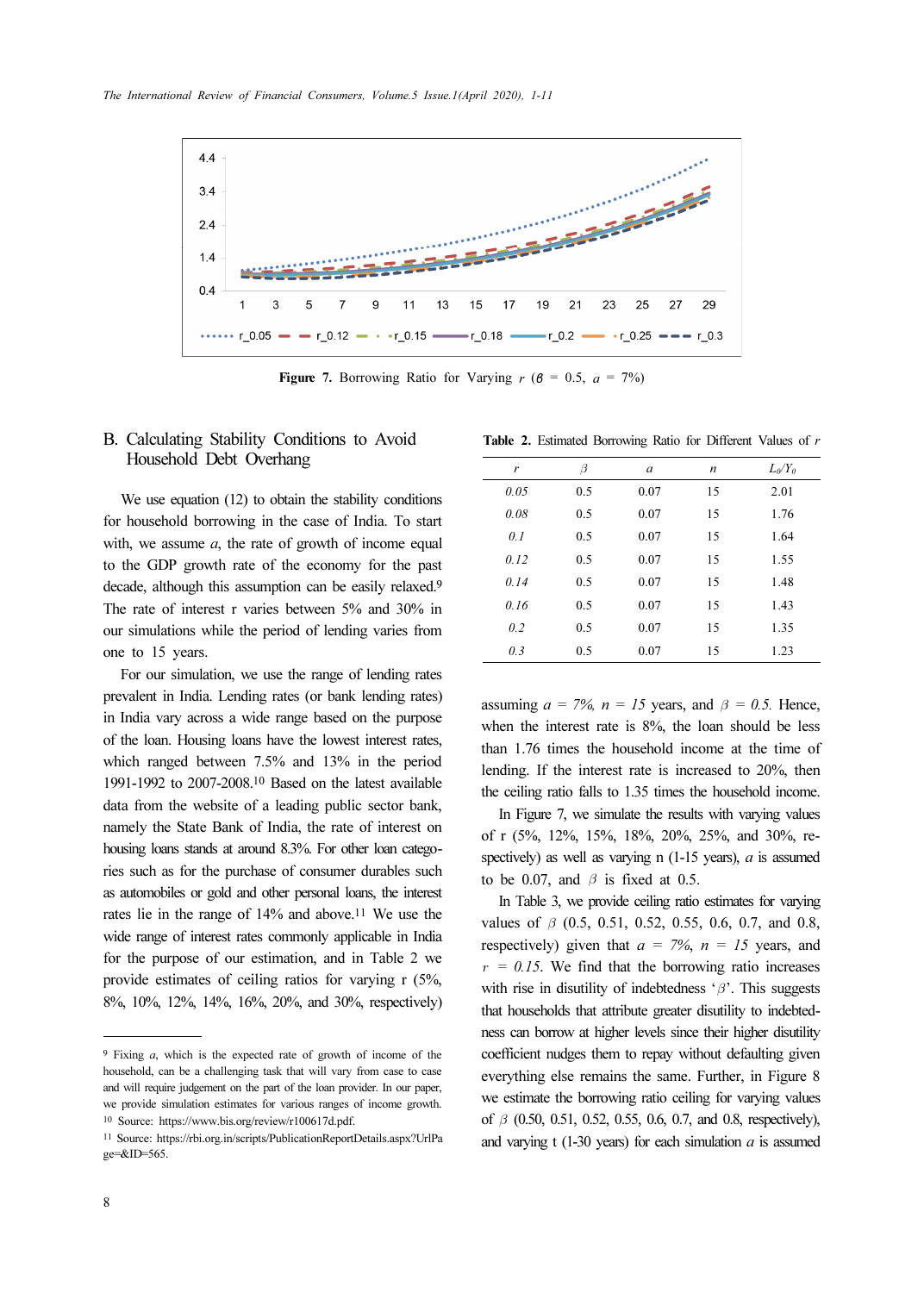

Figure 8. Borrowing Ratio for Varying  $\beta$  ( $r = 15\%$ )



Figure 9. Borrowing Ratio for Varying  $n$  ( $a = 7\%$ ,  $\beta = 0.45$ )

| β    | a    | n  | r    | $L_0/Y_0$ |
|------|------|----|------|-----------|
| 0.50 | 0.07 | 15 | 0.15 | 1.46      |
| 0.51 | 0.07 | 15 | 0.15 | 1.41      |
| 0.52 | 0.07 | 15 | 0.15 | 1.39      |
| 0.55 | 0.07 | 15 | 0.15 | 1.42      |
| 0.6  | 0.07 | 15 | 0.15 | 1.53      |
| 0.7  | 0.07 | 15 | 0.15 | 1.77      |
| 0.8  | 0.07 | 15 | 0.15 | 1.97      |
|      |      |    |      |           |

|  |  | <b>Table 3.</b> Estimated Borrowing Ratio for Varying $\beta$ |  |  |  |  |
|--|--|---------------------------------------------------------------|--|--|--|--|
|--|--|---------------------------------------------------------------|--|--|--|--|

to be 7%.

In Table 4, we provide estimates of the ceiling ratio for varying values of n (1, 3, 5, 7, 9, 11, 13, and 15, respectively) given that  $a = 7\%$ ,  $\beta = 0.5$ , and  $r = 15\%$ . The results demonstrate that, for example, when  $n = 3$ years the ceiling ratio estimate is 0.95; when n is increased to 15 the ceiling ratio rises to 1.45.

In Figure 9, we plot the borrowing ratio estimates for varying values of  $t$  (5, 7, 9, and 15 years, respectively)

|  |  |  | Table 4. Estimated Borrowing Ratio for Varying n |  |  |  |  |
|--|--|--|--------------------------------------------------|--|--|--|--|
|--|--|--|--------------------------------------------------|--|--|--|--|

|                             |      | $\check{~}$ |               | ີ         |
|-----------------------------|------|-------------|---------------|-----------|
| $\boldsymbol{n}$            | r    | β           | $\mathfrak a$ | $L_0/Y_0$ |
| $\mathcal{I}_{\mathcal{I}}$ | 0.15 | 0.5         | 0.07          | 0.93      |
| $\mathfrak{Z}$              | 0.15 | 0.5         | 0.07          | 0.95      |
| 5                           | 0.15 | 0.5         | 0.07          | 0.98      |
| 7                           | 0.15 | 0.5         | 0.07          | 1.03      |
| 9                           | 0.15 | 0.5         | 0.07          | 1.10      |
| 11                          | 0.15 | 0.5         | 0.07          | 1.20      |
| 13                          | 0.15 | 0.5         | 0.07          | 1.31      |
| 15                          | 0.15 | 0.5         | 0.07          | 1.45      |

and r (5% to 65%) for each assuming  $a = 0.07$ .

In Appendix Tables A2-A3, we provide additional ceiling borrowing ratio estimates for different combinations of interest rates, periods of lending, income growth, and  $\beta$ . For example, in Table A2, when r is assumed to be 15%, income growth is 7%, and β is 0.5, a loan with a repayment period of 3 years should have a loan-to-income ratio or borrowing ratio of less than 0.95. This implies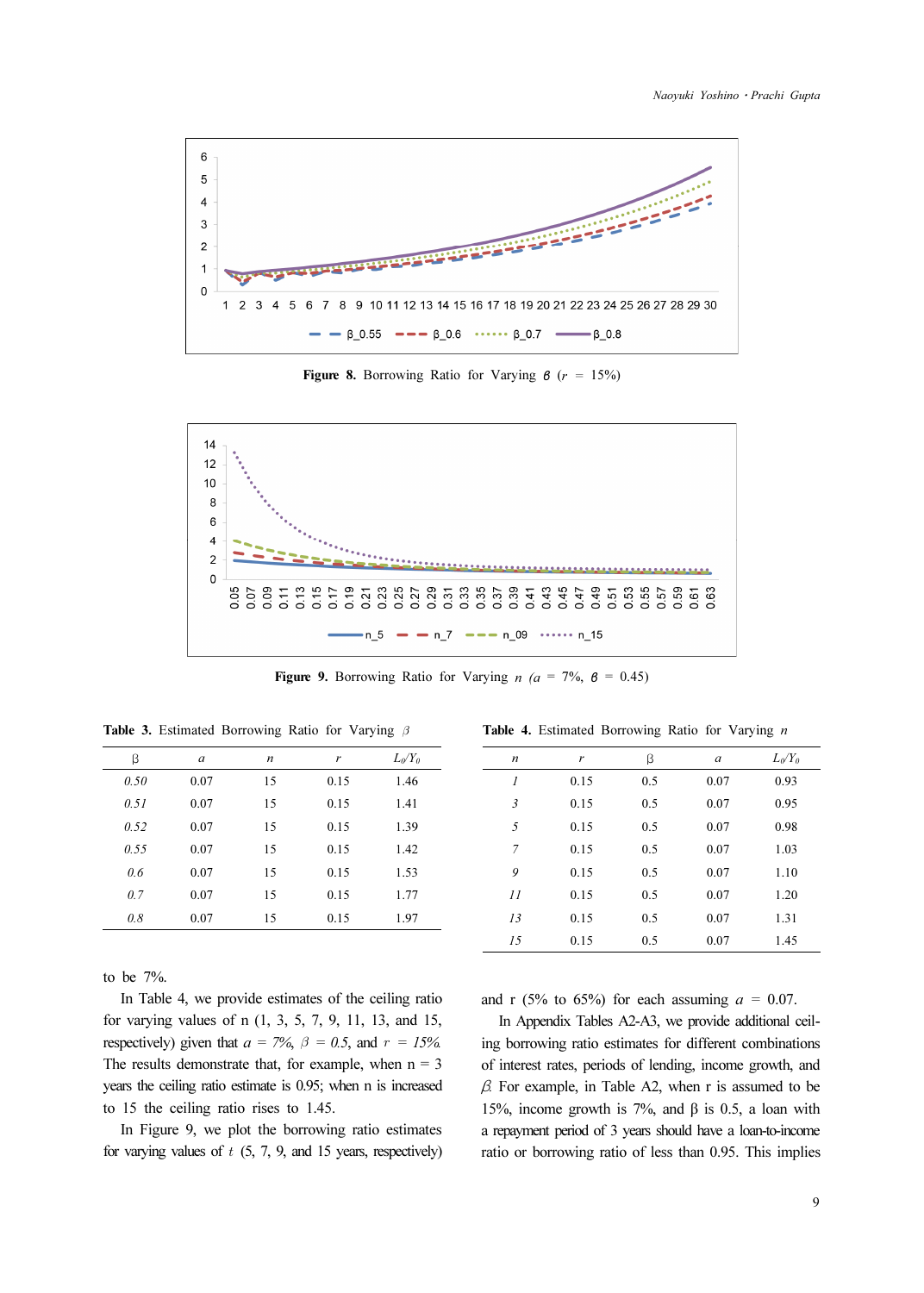that if the loan value is less than 0.95 times the income of the household/enterprise, it is highly likely that the household will be able to repay the same without defaulting. Similarly, if, with the same conditions, the period of lending is 15 years, the borrowing ratio should be less than 1.46. In Table A3, we alter the interest rate to 10%, and the borrowing ratio for the 15-year period is estimated to be 1.64.

# V. Conclusion

In this paper, we derive stability conditions for households and small enterprises so that they can borrow from the market without running into debt overhang. We use data from India to derive the empirical estimates. We develop a model that can be easily replicated for other economies for estimating lending conditions to avoid the risk of debt overhang. Our theoretical framework suggests that simply fixing a maximum rate of interest and hence "one size fits all" is not the approach for handling household debt overhang. The stability condition for borrowing such that borrowers do not go into debt overhang is a function of five parameters, namely the (1) rate of interest, (2) income growth, (3) coefficient of disutility from borrowing, (4) loan-to-income ratio, and (5) period of borrowing. Further, using data from India we simulate the ceiling loan-to-income ratios for varying values of the other parameters.

In terms of policy recommendation, this paper serves a dual purpose. Firstly, it may be useful for households and small enterprises to know their borrowing limit beyond which they can run into the risk of debt overhang. Secondly, it may be helpful for banking and nonbanking lending institutions to fix lending limits within the range as estimated from the stability conditions in this paper, wherein we use the household utility function to analyze the stability conditions from the household side. Understanding the stability conditions from the lender's side is a topic for future research.

## References

- Basu, K. (2011). "A simple model of the financial crisis of 2007-2009, with implications for the design of a stimulus package". Indian Growth and Development Review, Vol. 4, No. 1, pp5-21.
- Chiang, A. C. (1984). Fundamental methods of mathematical economics. 3rd ed., New York: McGraw-Hill, Inc., Proview, Vol.<br>
A. C. (1984). I<br>
economics. 3rd<br>
pp. 556−557.
- Drehmann, M., and Juselius, M. (2014). "Evaluating early warning indicators of banking crises: Satisfying policy requirements". International Journal of Forecasting, Vol. 30, No. 3, pp 759-780.
- IMF. (2017). https://blogs.imf.org/2017/10/03/rising-house hold-debt-what-it-means-for-growth-and-stability/.
- Lombardi, M. J., Mohanty, M. S., and Shim, I. (2017). "The real effects of household debt in the short and long run". BIS Working Papers No 607. Retrieved from https://www.bis.org/publ/work607.htm.
- Mian, A., Sufi, A., and Trebbi, F. (2014). "Resolving debt overhang: Political constraints in the aftermath of financial crises". American Economic Journal: Macroeconomics, Vol. 6, No. 2, pp 1-28.
- OECD (2017). OECD statistical insights. https://www.oec d.org/sdd/na/statisticalinsightswhatdoeshousehol ddebtsayaboutfinancialresilience.htm.
- RBI (2017). "Economic review". RBI Annual Report 2016 -17. Retrieved from https://rbi.org.in/scripts/Annu alReportPublications.aspx?Id=1202.
- Schularick, M., and Taylor, A. M. (2012). "Credit booms gone bust: Monetary policy, leverage cycles, and financial crises, 1870-2008". The American Economic Review, Vol. 102, No. 2, pp 1029-1061.
- Yoshino, N. (2006). "Licensing to non-bank money lenders in Japan". NIKKEI Newspaper, Article, July 18, 2006.

| Received/ | 2020, 04, 22 |
|-----------|--------------|
| Revised/  | 2020, 05, 14 |
| Accepted/ | 2020. 05. 24 |